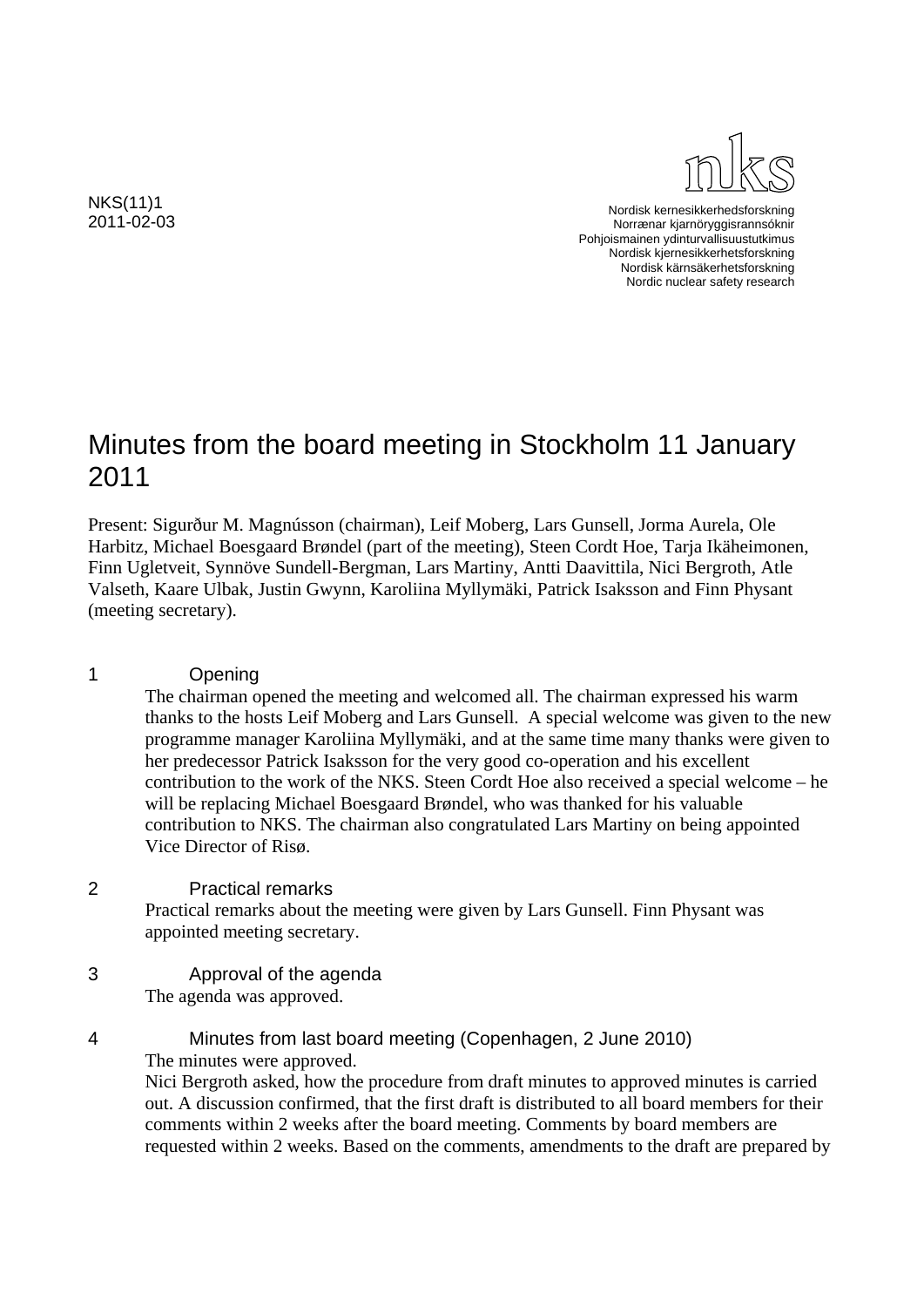the Secretariat, if needed. A silent procedure of 2 weeks for further comments involving all members is then carried out. Following the silent procedure the draft should be ready for uploading on the open website and open distribution. The NKS board will be informed when the draft has been uploaded to the open website. "Draft" will be deleted, when the board approves the minutes during the following meeting.

#### 5 News since last board meeting

a) Report from owners group meeting held 10 January, 2011

The owners had met for an informal discussion. No decisions and nothing to report.

b) News from board members organisations

The members informed each other about relevant news.

c) Administrative news

Jorma Aurela presented and introduced to the board - with many recommendations and warm welcome - the new R-part programme manager Karoliina Myllymäki from Fortum. Karoliina has been employed in the Process Analysis group at Fortum since 2008, working on nuclear safety related CFD analysis. Karoliina has a masters degree in mechanical/ energy engineering from Helsinki University of Technology and completed her masters thesis on decommisioning and waste management of French nuclear power plants while working for EDF.

Jorma Aurela also expressed NKS' sincere thanks to Karoliina Myllymäki's predecessor Patrick Isaksson for all his work and cooperation as the R programme manager over the last 5 years.

Jorma Aurela also had news about Nici Bergroth, who soon will be starting in a new position at Fennovoima. It is the intention, that Nici Bergroth will continue as board member for the industry.

Steen Cordt Hoe replaces Michael Boesgaard Brøndel as owner and board member from Beredskabsstyrelsen.

Lars Martiny confirmed, that he will continue as board member - also after being appointed Vice Director of Risø.

#### 6 Financial status of 2010

Finn Physant presented the distributed material: Financial status report and financial programme specification, both dated 17 December, 2010. The extraordinary contribution from SSM of SEK 300.000 received in December was included and the reserve just before the start up of the new fiscal year 2011 was estimated to approximately 2.3 MDKK. The board took note of the positive financial status.

#### 7 Agreements

The following agreements were presented to the board: -R-part programme manager 2011 with Fortum -B-part programme manager 2011 with NRPA -secretariat until 30 June 2012 with FRIT and -auditing for the accounts of 2010 with Dansk Revision. All the agreements were approved by the board.

#### 8 R-part: status and new activities

Patrick Isaksson presented the status of the ongoing activities. All projects are either running according to plan or have caught up their delays.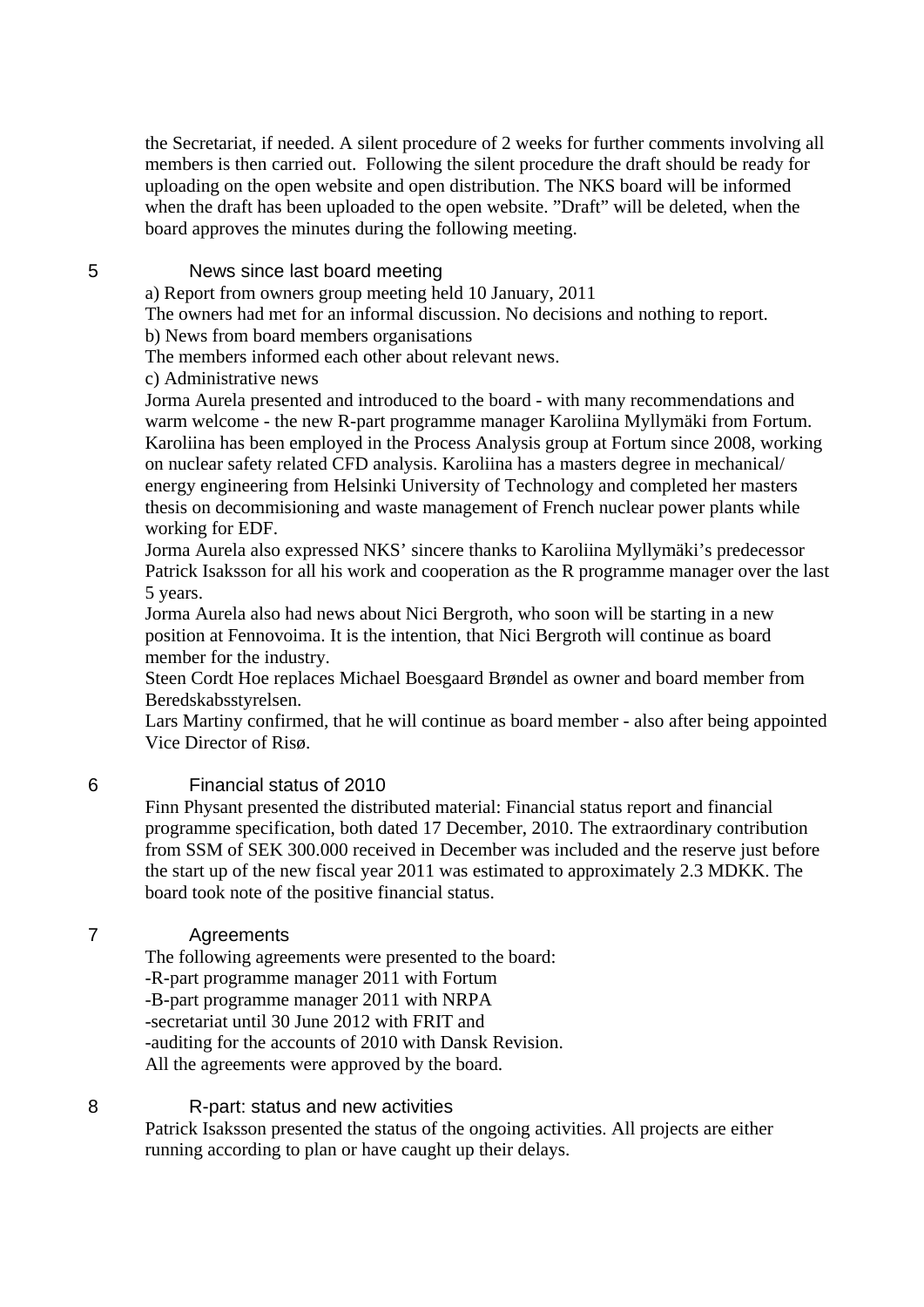Karoliina Myllymäki presented the evaluation results and funding recommendation, prepared by Patrick Isaksson and Karoliina Myllymäki, for CfP 2011. 16 proposals were received altogether for 2011. The board agreed to fund the following activities in 2011 (all amounts in kDKK):

| ENPOOL   | 650 |
|----------|-----|
| DIGREL   | 300 |
| SADE     | 450 |
| POOLFIRE | 360 |
| MOREMO   | 500 |
| NOMAGE4  | 250 |
| AIAS     | 540 |
|          |     |

The total budget for these 7 activities is 3050 kDKK. In addition, a sum of 200 kDKK will be set aside to the next NKS Board meeting in May for final funding decisions on the activity RASTEP. The funding decision on RASTEP was postponed pending the possible involvement of Finnish partners. See budget under agenda item 10.

It was decided that in the evaluation process every proposal should be evaluated. If an evaluator is of the opinion that a project does not fulfil NKS criteria, or that the project should be excluded for some other reason, the evaluator is requested to give the mark 1. PC<sup>'</sup>s need to convey this clearly to the evaluators to avoid any misunderstandings.

#### 9 B-part: status and new activities

Justin Gwynn first presented a status report for ongoing activities and afterwards presented his recommendations for activities and financing for 2011. 12 proposals were received altogether for 2011.

The NKS board agreed to finance the following activities in 2011 (all amounts in kDKK)

| GammaWorkshops | 360 |
|----------------|-----|
| NordEx12       | 300 |
| GammaRate      | 150 |
| RadWaste       | 420 |
| PIANOLIB       | 520 |
| <b>RADPAST</b> | 500 |
| <b>ORPEX</b>   | 350 |
|                |     |

The total budget for these 7 activities will be 2600 kDKK. In addition, a sum of 500 kDKK will be set aside to the next NKS Board meeting in May for final funding decisions on the activities RASTEP (200 kDKK) and PONPP (300 kDKK). The funding decision on RASTEP was postponed pending the possible involvement of Finnish partners. For PONPP, the NKS Board wishes to see the outcome for the planned workshop in February before deciding on continued support. See budget under agenda item 10.

#### 10 Budget for 2011

Finn Physant presented the distributed budget of 4 January, 2011 from the coordination group. – Ole Harbitz confirmed that the NRPA funding for 2011 will be 1.250.000 NOK.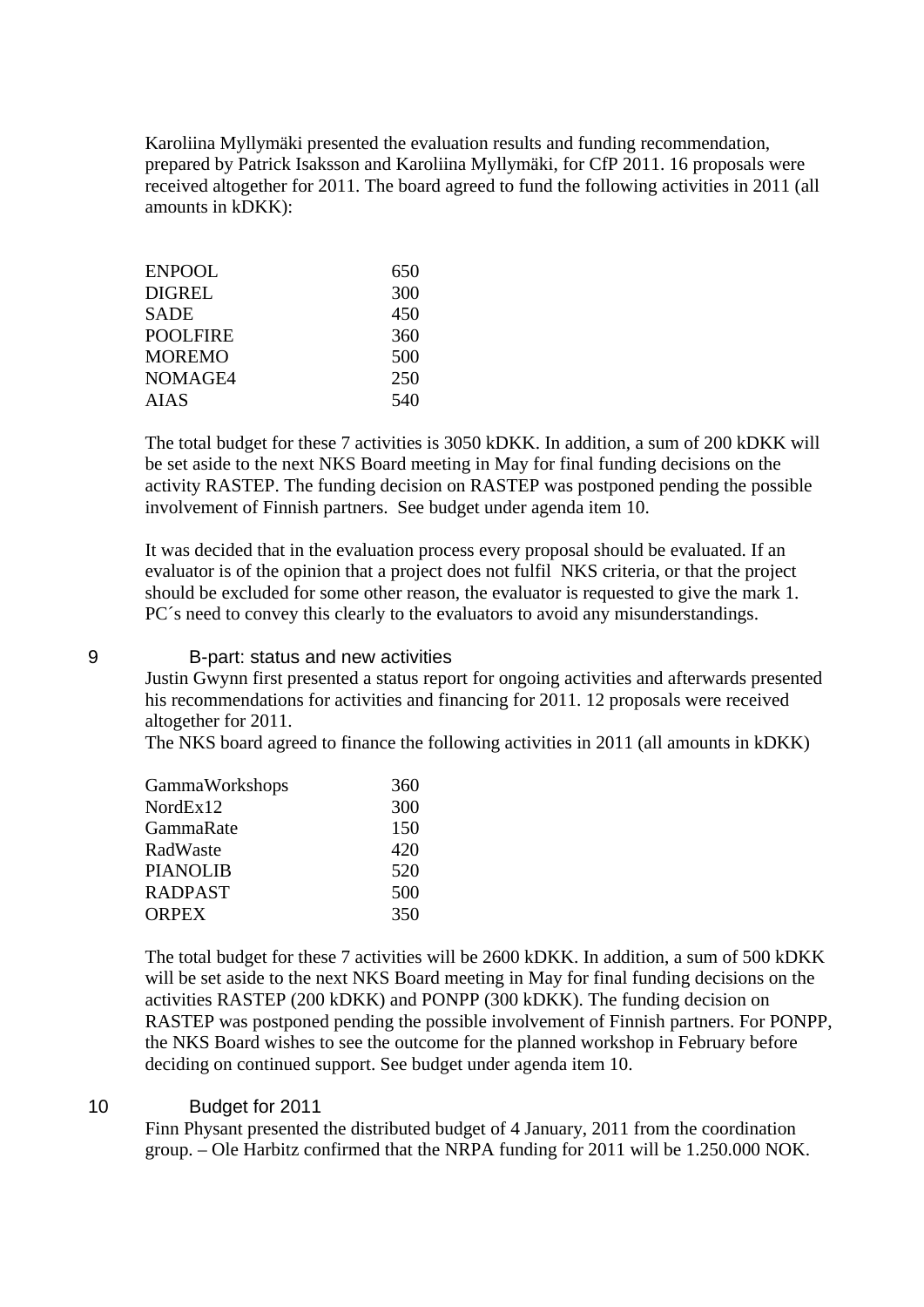Atle Valseth asked for the possibility for VTT and Risø to be co-financiers. Jorma Aurela answered that the Ministry covered VTT's support to the NKS, and the board discussed the Danish situation concluding that financial support from Risø at present time could be difficult.

The NRPA funding together with B activity funding of 3.100.000 DKK and R activity funding of 3.250.000 DKK have been included in the budget approved by the board in appendix A.

#### 11 **Information activities**

Finn Physant informed the board about the website, NewsLetters etc. – Statistics show for October 2010 a new monthly record of website hits of more than 44.000. – The board decided, that the website in the future shall be only in English. - The new updated DVD (NKS-221 from 2010) containing all earlier NKS reports was distributed to the board.

#### 12 Next meeting

Next meeting will be in Copenhagen 31 May, 2011. – The meeting will include extended presentations of both the B- and R-part by the programme managers.

#### 13 History

The distributed draft 4 of NKS history was highly appreciated by the board. Since the final document will be comprehensive the importance of a user friendly electronic publication as well as a thorough extended summary was raised.

#### 14 Other issues

The chairman informed the board about the receipt of the IRPA-2010 final conference report from Raimo Mustonen. – The board took note of this and the chairman will thank the IRPA-2010 organisers.

The PC´s reported on the experience of having a NKS booth at the IRPA-2010 conference. They had found it to be of value in promoting NKS.

Justin Gwynn proposed a slight change in the guidelines for travel assistance for Young Scientists. The board agreed that Young Scientists may apply for more than one claim for travel assistance per calendar year as long as total claims do not exceed 12 000 DKK, with a maximum award of 10 000 DKK available for any one claim.

#### 15 End of meeting

The chairman thanked the participants for a good meeting and the hosts for a good arrangement.

Sigurður M. Magnússon Chairman

Finn Physant Meeting secretary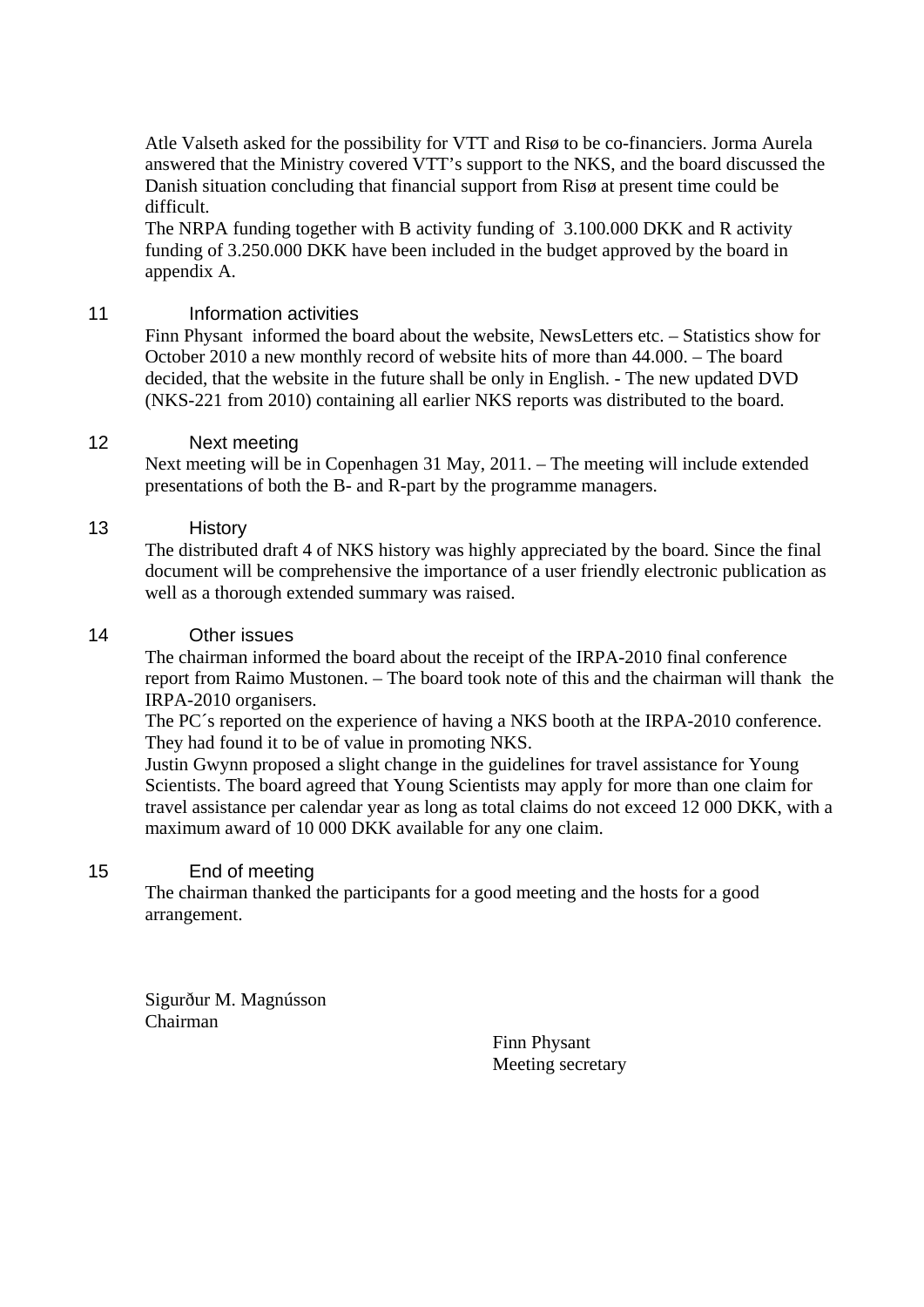# *Appendix A: Budget for 2011 - decision 11 January 2011*

| <b>Budgets - proposed / actual</b>           | <b>Proposed</b><br>budget for 2011 | <b>Proposed</b><br>budget for<br>2011 | <b>Actual</b><br>budget for<br>2010 |
|----------------------------------------------|------------------------------------|---------------------------------------|-------------------------------------|
|                                              | <b>EURO</b>                        | <b>DKK</b>                            | <b>DKK</b>                          |
| R-part                                       |                                    |                                       |                                     |
| Activities                                   | 435.984                            | 3.250.000                             | 2.500.000                           |
| Fee PC                                       | 60.367                             | 450.000                               | 440.000                             |
| <b>Travels PC</b>                            | 13.415                             | 100.000                               | 100.000                             |
| Coordination                                 | 13.415                             | 100.000                               | 100.000                             |
| Young scientists' travel                     | 13.415                             | 100.000                               | 100.000                             |
| R total                                      | 536.596                            | 4.000.000                             | 3.240.000                           |
| <b>B-part</b>                                |                                    |                                       |                                     |
| <b>Activities</b>                            | 415.862                            | 3.100.000                             | 2.502.000                           |
| Fee PC                                       | 60.367                             | 450.000                               | 440.000                             |
| <b>Travels PC</b>                            | 13.415                             | 100.000                               | 100.000                             |
| Coordination                                 | 13.415                             | 100.000                               | 100.000                             |
| Young scientists' travel                     | 13.415                             | 100.000                               | 100.000                             |
| <b>B</b> total                               | 516.473                            | 3.850.000                             | 3.242.000                           |
| <b>VAT</b>                                   |                                    |                                       |                                     |
| Reserve                                      | 0                                  | 0                                     | 20.000                              |
| <b>VAT reserve total</b>                     | $\bf{0}$                           | 0                                     | 20.000                              |
| <b>Common</b>                                |                                    |                                       |                                     |
| Common various according to<br>specification | 33.537                             | 250.000                               | 250.000                             |
| History                                      | 0                                  | 0                                     | 200.000                             |
| <b>Common total</b>                          | 33.537                             | 250.000                               | 450.000                             |
| <b>Others</b>                                |                                    |                                       |                                     |
| <b>Fee Secretariat</b>                       | 79.148                             | 590.000                               | 575.000                             |
| Fee Chairman incl. travels                   | 56.343                             | 420.000                               | 410.000                             |
| <b>Travels Secretariat</b>                   | 1.341                              | 10.000                                | 0                                   |
| Others total                                 | 136.832                            | 1.020.000                             | 985.000                             |
| <b>TOTAL</b>                                 | 1.223.439                          | 9.120.000                             | 7.937.000                           |
| Expected incomes according to app. 1         | 1.176.879                          | 8.772.930                             | 8.112.990                           |
| <b>Surplus</b>                               | $-46.559$                          | -347.070                              | 175.990                             |

Any deficits to be covered by the reserve: the rest available for the board according to the financial status report of 17 December 2010: ca. 1.300.000 DKK. Funding reserved for use in 2010, but not used will amount to ca. 500.000 DKK. Furthermore reserved funding for programme activities more than 3 years old will be returned to the reserve - for activity agreements earlier than 2008 this amounts to ca. 500.000 DKK.

Total reserve January 2011 - ca. 2.300.000 DKK

#### **Specification of "Common" for 2011**

|                         | Proposal for<br>2011 | Proposal for<br>2011 | <b>Actual for</b><br>2010 |
|-------------------------|----------------------|----------------------|---------------------------|
|                         | <b>EURO</b>          | <b>DKK</b>           | <b>DKK</b>                |
| Common                  |                      |                      |                           |
| Reports, materials etc. | 4.024                | 30,000               | 30.000                    |
| Postage, fees           | 1.341                | 10.000               | 10.000                    |
| Equipment               | 2.012                | 15.000               | 15.000                    |
| Internet                | 12.073               | 90,000               | 90,000                    |
| Auditing, consulting    | 7.127                | 53.125               | 50.000                    |
| Information material    | 4.024                | 30,000               | 30,000                    |
| Various expenses        | 2.935                | 21.875               | 25,000                    |
| <b>Common total</b>     | 33.537               | 250.000              | 250,000                   |